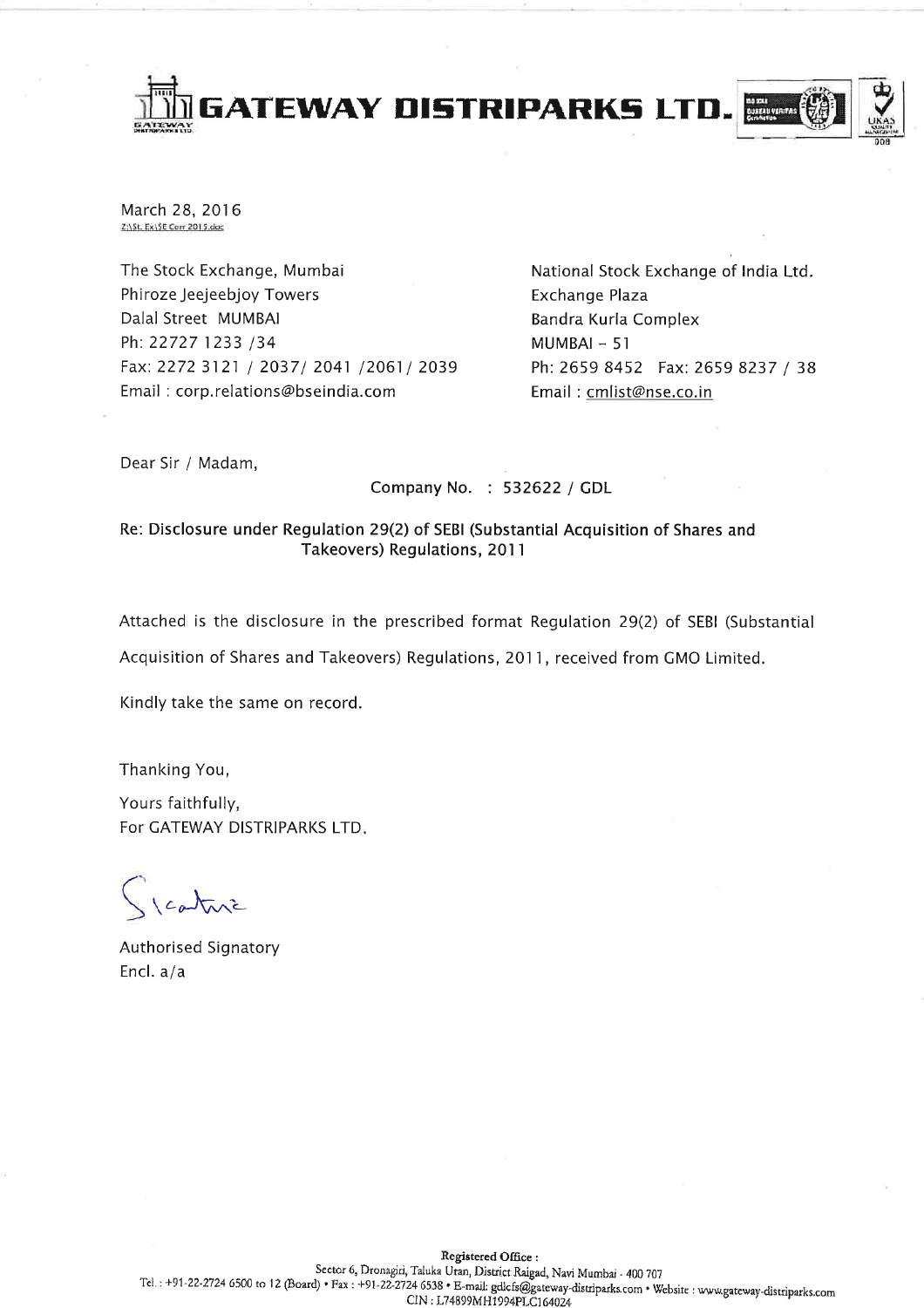

March 24, 2016

The Legal & Compliance Division National Stock Exchange of India Ltd. Exchange Plaza Plot no. C/1, G Block, Bandra-Kurla Complex Bandra (E) Mumbai, 400 051 India

#### Re : 5% Holding in Gateway Distriparks Ltd; Crossing below 5% Threshold

Dear Sir/Madam,

Enclosed for filing, please find a completed Form 29(2) per Regulation 29(2) of SEBI (Substantial Acquisition of Shares and Takeovers) Regulations, 2011.

Request you to revert back for any clarifications.

Truly yours,

Laura McLaughlin Compliance Analyst

Enclosure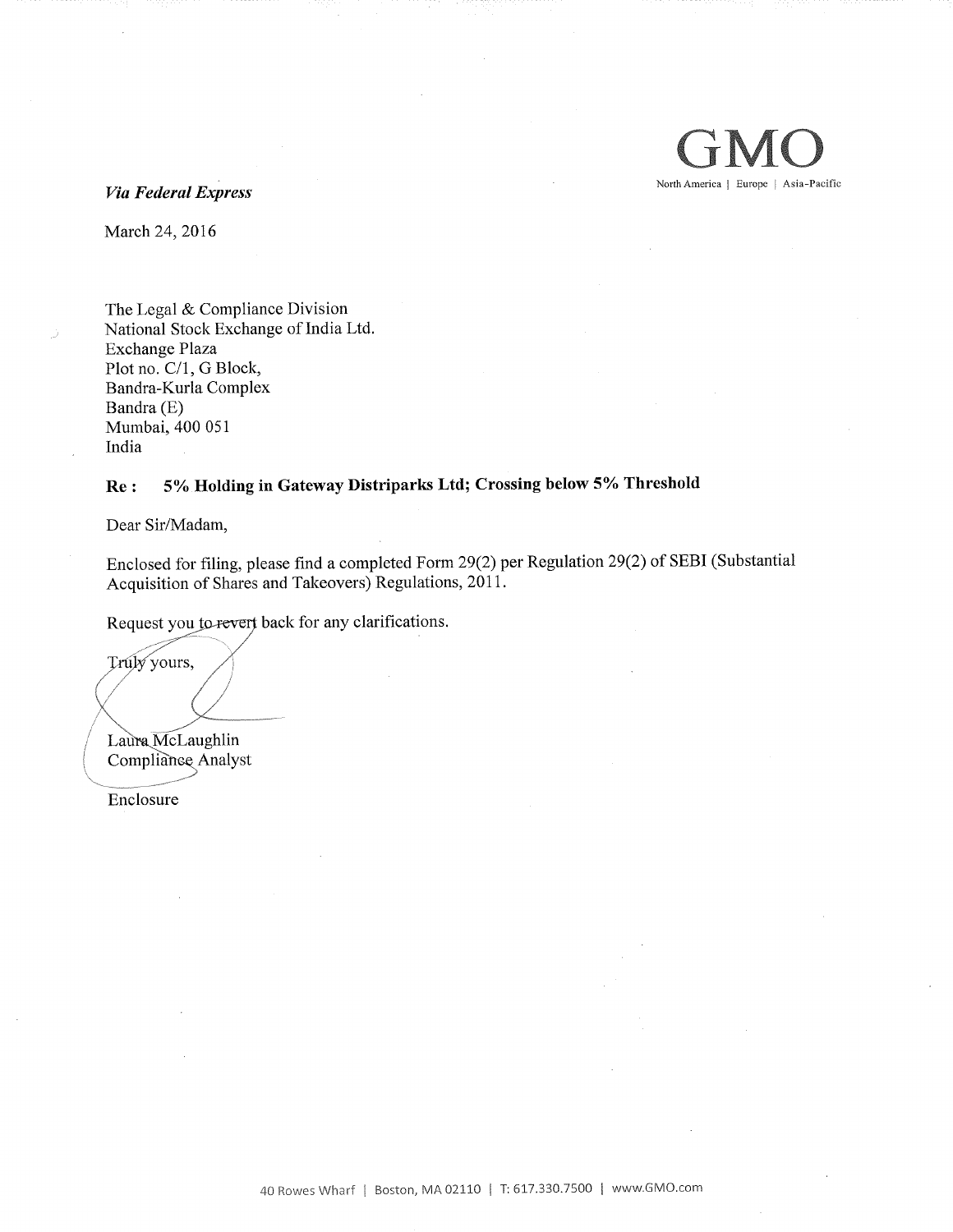

Via Federal Express

March 24, 2016

BSE Limited Bombay Stock Exchange Limited Phiroze Jeejeebhoy Towers Dalai Street Mumbai, 400001 India

# Re : 5% Holding in Gateway Distriparks Ltd; Crossing below 5% Threshold

Dear Sir/Madam,

Enclosed for filing, please find a completed Form 29(2) per Regulation 29(2) of SEBI (Substantial Acquisition of Shares and Takeovers) Regulations, 2011.

Request you to revert back for any clarifications.

Trufy yours,

Laura McLaughlin Compliance Analyst

Enclosure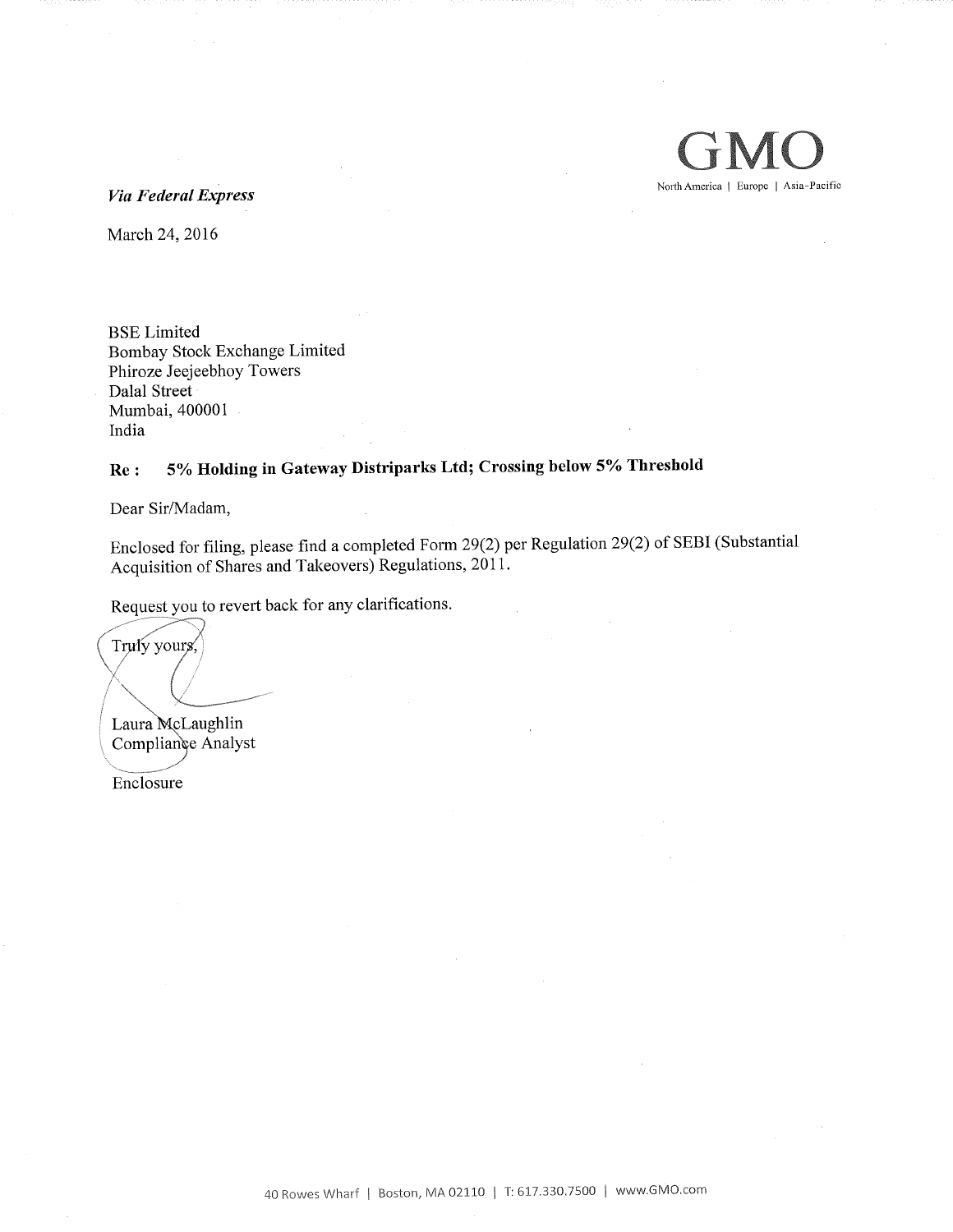## Format for disclosures under Regulation 29(2) of SEBI (Substantial Acquisition of Shares and Takeovers) Regulations, 2011

 $\ddot{\phantom{a}}$ 

| 1) Name of the Target Company (TC)                                                                                                                                                                                                                                                                                                                                                            | Gateway Distriparks Ltd                                                                       |                                                                         |                                                                            |  |
|-----------------------------------------------------------------------------------------------------------------------------------------------------------------------------------------------------------------------------------------------------------------------------------------------------------------------------------------------------------------------------------------------|-----------------------------------------------------------------------------------------------|-------------------------------------------------------------------------|----------------------------------------------------------------------------|--|
| 2) Name(s) of the acquirer and Persons Acting in Concert (PAC)                                                                                                                                                                                                                                                                                                                                | Acquirer:                                                                                     |                                                                         |                                                                            |  |
| with the acquirer                                                                                                                                                                                                                                                                                                                                                                             | Grantham, Mayo, Van Otterloo & Co. LLC                                                        |                                                                         |                                                                            |  |
|                                                                                                                                                                                                                                                                                                                                                                                               | Persons Acting in Concert:                                                                    |                                                                         |                                                                            |  |
|                                                                                                                                                                                                                                                                                                                                                                                               | <b>GMO Emerging Domestic Opportunities</b><br>Fund                                            |                                                                         |                                                                            |  |
|                                                                                                                                                                                                                                                                                                                                                                                               | GMO Emerging Markets Equity Fund<br>GMO Emerging Markets Fund<br>BP Investment Management Ltd |                                                                         |                                                                            |  |
|                                                                                                                                                                                                                                                                                                                                                                                               |                                                                                               |                                                                         |                                                                            |  |
|                                                                                                                                                                                                                                                                                                                                                                                               |                                                                                               |                                                                         |                                                                            |  |
|                                                                                                                                                                                                                                                                                                                                                                                               | Forsta AP-Fonden                                                                              |                                                                         |                                                                            |  |
| 3) Whether the acquirer belongs to Promoter/Promoter group                                                                                                                                                                                                                                                                                                                                    | No                                                                                            |                                                                         |                                                                            |  |
| 4) Name(s) of the Stock Exchange(s) where the shares of TC are                                                                                                                                                                                                                                                                                                                                | Bombay Stock Exchange                                                                         |                                                                         |                                                                            |  |
| Listed                                                                                                                                                                                                                                                                                                                                                                                        |                                                                                               | National Stock Exchange of India                                        |                                                                            |  |
| 5) Details of the acquisition as follows:                                                                                                                                                                                                                                                                                                                                                     | Number                                                                                        | % w.r.t.total<br>share/voting<br>capital<br>wherever<br>$applicable(*)$ | $%$ w.r.t.<br>total diluted<br>share/voting<br>capital of<br>the TC $(**)$ |  |
| Before the acquisition under consideration, holding of:                                                                                                                                                                                                                                                                                                                                       |                                                                                               |                                                                         |                                                                            |  |
| a) Shares carrying voting rights<br>b) Shares in the nature of encumbrance (pledge/lien/<br>non-disposal undertaking/ others)<br>c) Voting rights (VR) otherwise than by shares<br>d) Warrants/convertible securities/any other instrument<br>that entitles the acquirer to receive shares carrying<br>voting rights in the T C (specify holding in each<br>category)<br>e) Total $(a+b+c+d)$ | 6,607,711<br>6,607,711                                                                        | 6.0773%<br>6.0773%                                                      |                                                                            |  |
| Details of acquisition/sale                                                                                                                                                                                                                                                                                                                                                                   |                                                                                               |                                                                         |                                                                            |  |
| a) Shares carrying voting rights acquired/sold<br>b) VRs acquired/sold otherwise than by shares<br>c) Warrants/convertible securities/any other instrument<br>that entitles the acquirer to receive shares carrying<br>voting rights in the TC (specify holding in each<br>category) acquired/sold<br>d) Total $(a+b+c+d)$                                                                    | 1,336,278<br>1,336,278                                                                        | 1,2290%<br>1.2290%                                                      |                                                                            |  |
|                                                                                                                                                                                                                                                                                                                                                                                               |                                                                                               |                                                                         |                                                                            |  |